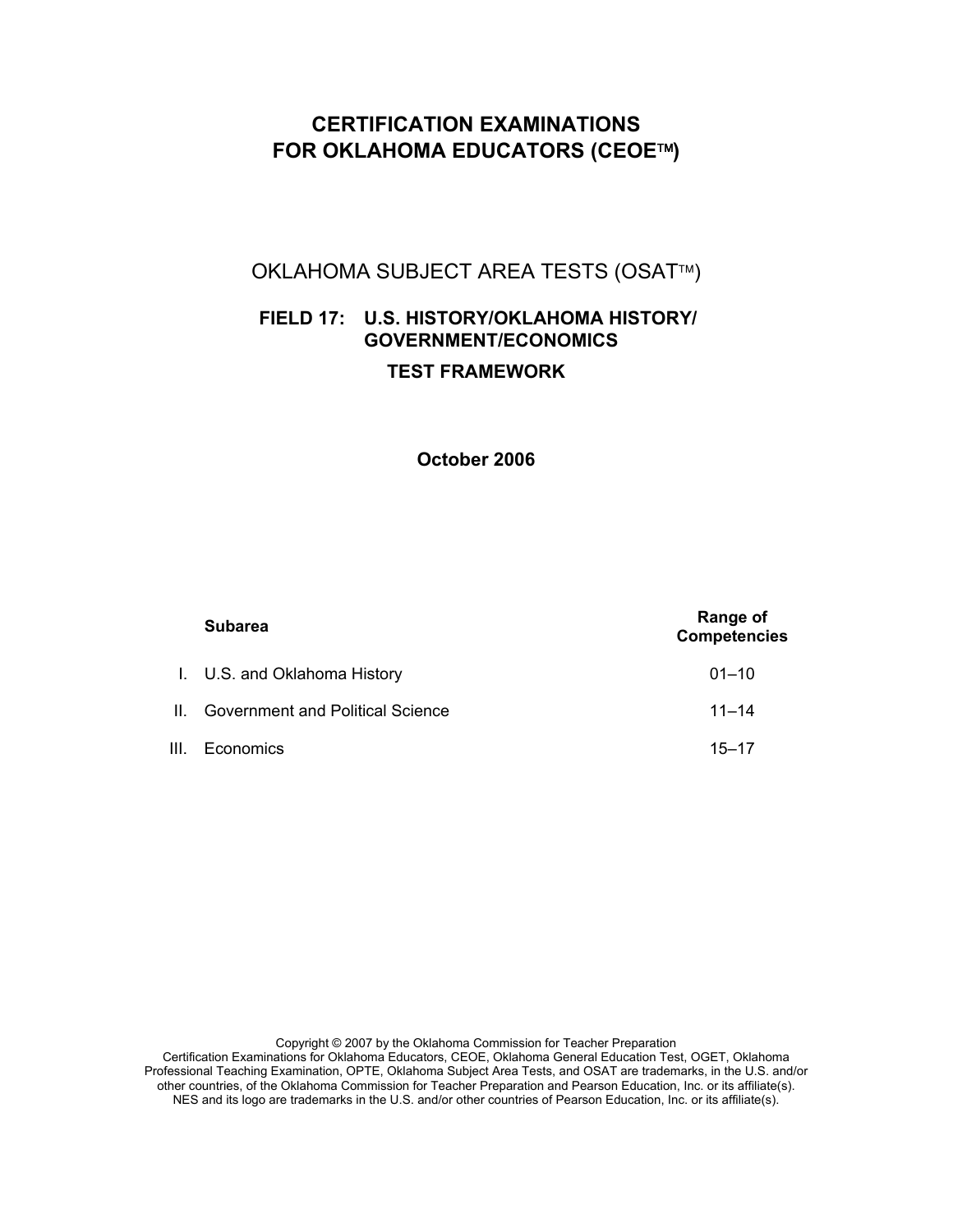# OKLAHOMA SUBJECT AREA TESTS (OSAT™)

# **FIELD 17: U.S. HISTORY/OKLAHOMA HISTORY/ GOVERNMENT/ECONOMICS**

# **TEST FRAMEWORK**

U.S. and Oklahoma History Government and Political Science **Economics** 

# **SUBAREA I—U.S. AND OKLAHOMA HISTORY**

#### **Competency 0001**

**Understand key historical terms, concepts, and major interpretations of U.S. history, and apply historical research skills.** 

- Demonstrate knowledge of basic historical terms and concepts (e.g., revolution, hegemony, continuity and change, nation-state, interdependence, racism, culture) and use these terms and concepts to analyze general historical phenomena and specific historical events.
- Demonstrate the ability to use basic reference resources (e.g., encyclopedias, almanacs, biographical dictionaries, the Internet) to investigate historical questions.
- Recognize the differences between primary and secondary sources of historical information and analyze their advantages and limitations.
- Place historical events and developments in a chronological framework, interpret data presented in a timeline, and compare alternate models of periodization.
- Apply basic research skills and processes of critical historical inquiry (e.g., formulating hypotheses, gathering data, identifying central questions addressed in historical narratives, analyzing cause-and-effect relationships, distinguishing significant events and developments from those that are inconsequential, assessing the credibility and objectivity of historical sources).
- Interpret historical data presented in various visual formats (e.g., graphs, charts, tables, maps, political cartoons).
- Demonstrate knowledge of major interpretations of U.S. history (e.g., Frederick Jackson Turner's frontier thesis, the progressive and consensus schools of U.S. history, the Columbian exchange) and compare competing historical narratives and interpretations.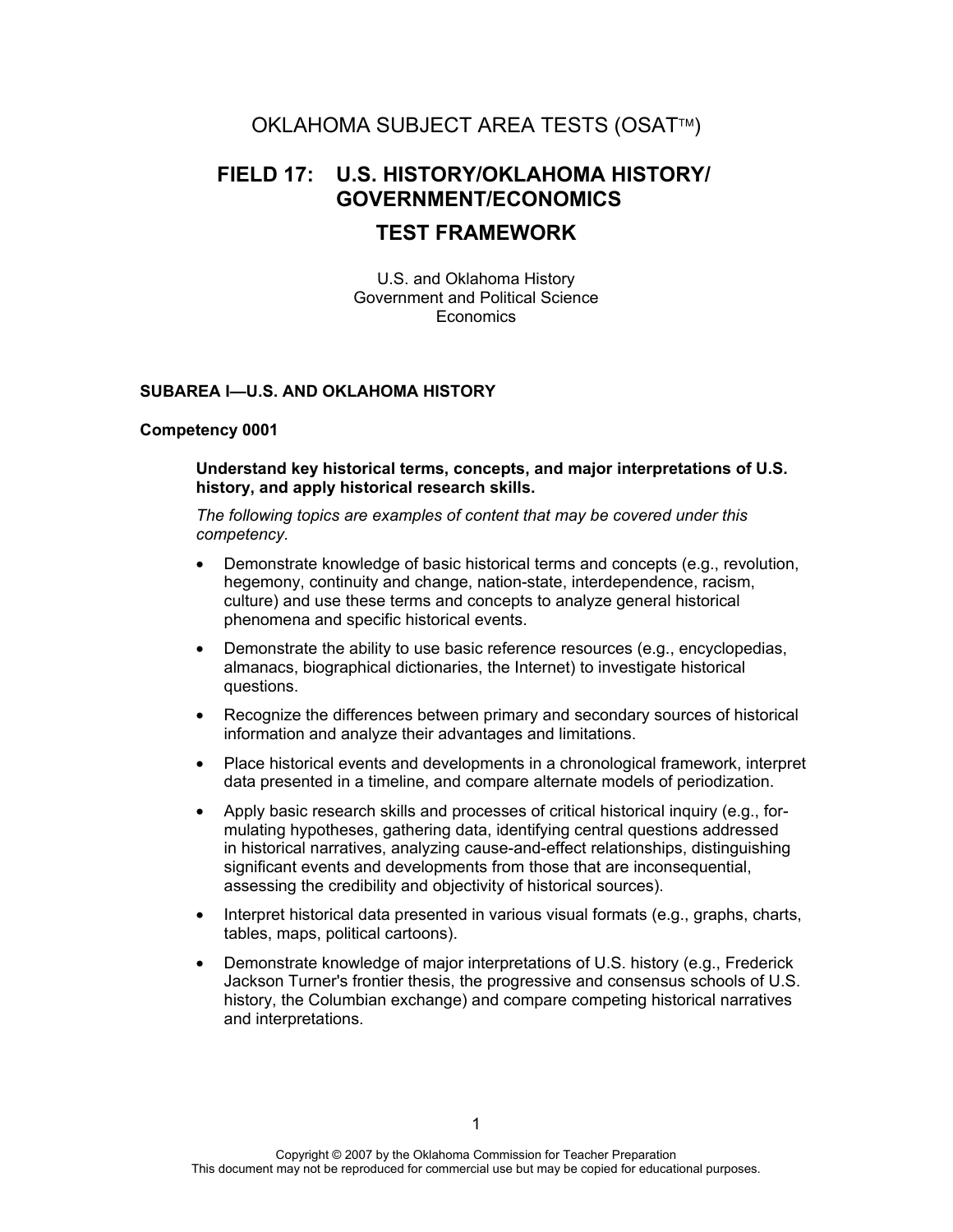#### **Competency 0002**

**Understand Native American societies before European contact, the course of European settlement in North America, and the institutions and structure of colonial societies.** 

- Identify major Native American peoples and civilizations prior to European contact and describe their economic, political, and cultural achievements.
- Recognize the objectives and results of key European explorers and expeditions to the Western Hemisphere (e.g., Columbus, Ponce de León, Vázquez de Coronado, Cortés, Hudson, Cavelier La Salle), and examine European competition in North America.
- Analyze sources of coexistence and conflict between Europeans and Native Americans during the colonial period and compare the variety of cultural perspectives (e.g., land ownership and use, agricultural methods, production and distribution of commodities, trading practices) among these groups.
- Demonstrate knowledge of early European settlements in Colonial America (e.g., Jamestown, Massachusetts Bay, New Amsterdam) and identify reasons for European migration to North America (e.g., economic opportunity, escape from religious persecution, military adventure).
- Recognize similarities and differences among the New England, mid-Atlantic, and southern colonies and compare the roles and perspectives of different social and economic groups (e.g., landowners, farmers, artisans, women, slaves, indentured servants).
- Relate the contributions of important individuals (e.g., John Smith, Peter Stuyvesant, Roger Williams, Anne Hutchinson, James Oglethorpe) and groups (e.g., Pilgrims, Puritans, Baptists, Quakers, merchants, royal officials) to the development of colonial societies in North America.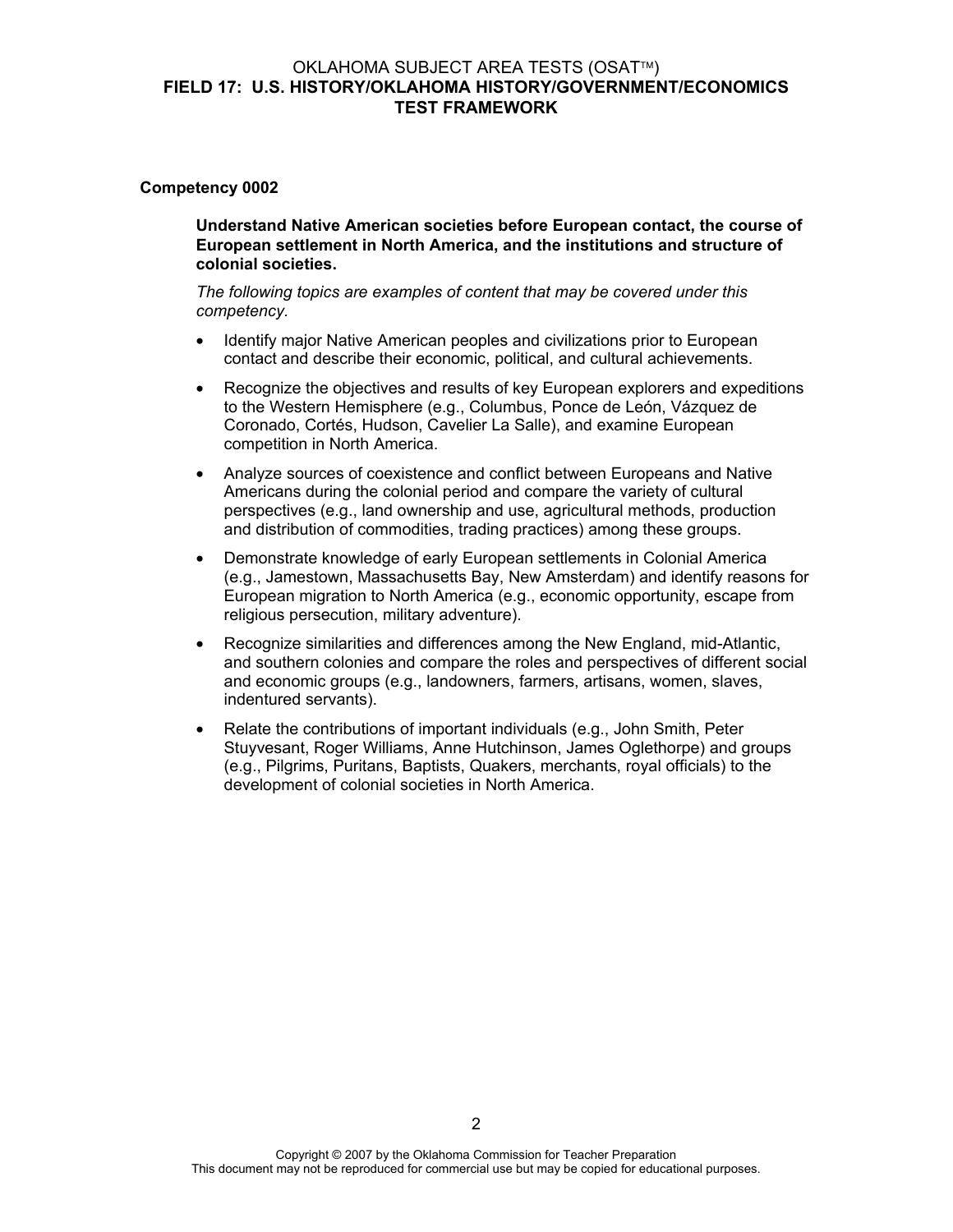#### **Competency 0003**

**Understand the principal causes and key events of the Revolutionary War and the major political, economic, and social developments related to the establishment of U.S. society.** 

- Analyze the political, social, and economic origins of the movement for American independence and examine major events leading to the Revolutionary War (e.g., the Proclamation of 1763, the Stamp Act, the Intolerable Acts, the Second Continental Congress).
- Analyze the significance of key developments, battles, and events of the Revolutionary War (e.g., the publication of *Common Sense*, Saratoga, the alliance with France, Yorktown).
- Recognize the significance of key individuals during the Revolutionary War (e.g., George Washington, Benjamin Franklin, John Adams, Lord Cornwallis) and compare the roles and perspectives of different groups during the war (e.g., women, colonists of different social classes, Native Americans, African Americans).
- Assess the strengths and weaknesses of the Articles of Confederation and analyze major debates surrounding the creation and ratification of the Constitution.
- Examine major political developments in the United States during the presidential administrations of George Washington, John Adams, Thomas Jefferson, and James Madison (e.g., the rise of political parties, the economic policies of Alexander Hamilton, the election of 1800, the evolution of the Supreme Court).
- Demonstrate knowledge of U.S. foreign relations and major territorial policies from 1783 to 1823 (e.g., the Northwest Ordinances, the Louisiana Purchase, the War of 1812, the Monroe Doctrine).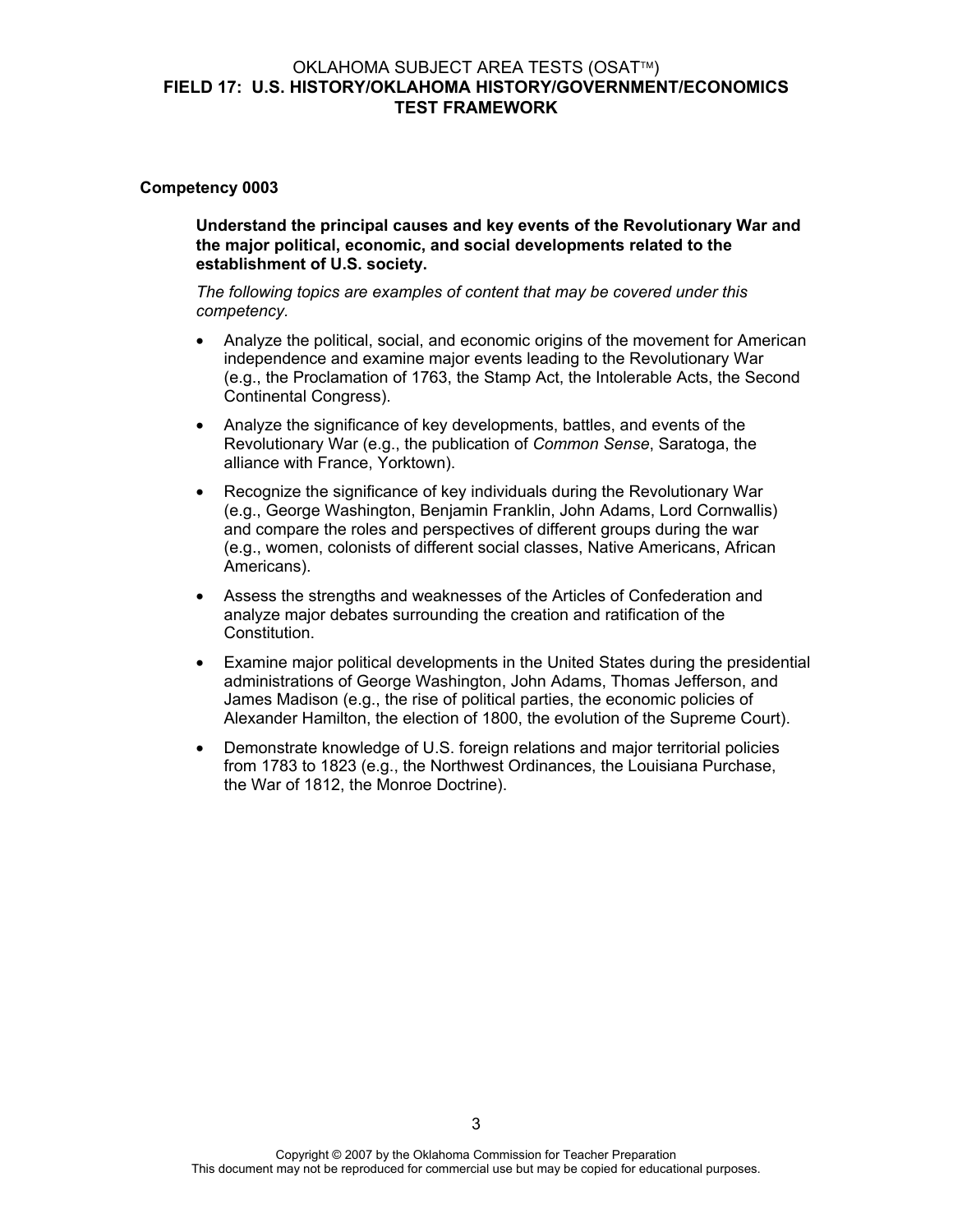#### **Competency 0004**

**Understand westward expansion and the major political, economic, social, and cultural developments in the United States from 1815 to 1850.** 

- Describe and compare the different economies, cultures, and social structures of the North and the South (e.g., early industrialization, the impact of immigration in the North, the southern plantation system, the development of slavery in the South).
- Analyze the role that transportation improvements, technological innovations, geography, and industrial development played in the economic growth and transformation of the United States.
- Recognize the principles of Jacksonian Democracy and examine major political developments during the Jacksonian era (e.g., the Nullification Crisis, the debate over a national bank, the expansion of suffrage).
- Demonstrate knowledge of major intellectual, religious, and reform movements of the first half of the nineteenth century (e.g., the Second Great Awakening, Mormons, utopian communities, temperance, abolitionism, women's rights) and assess their impact on U.S. society.
- Recognize the roles and achievements of the leaders of major reform movements (e.g., Frederick Douglass, Harriet Tubman, Dorothea Dix, Horace Mann, William Lloyd Garrison, Elizabeth Cady Stanton).
- Identify the motivating factors and justifications for the westward expansion of the United States (e.g., the desire for cheap land, gold rushes, the doctrine of Manifest Destiny) and examine the impact of westward expansion on Native American peoples.
- Analyze the causes and consequences of the Texas War of Independence and the Mexican-American War and locate major territorial acquisitions of the United States.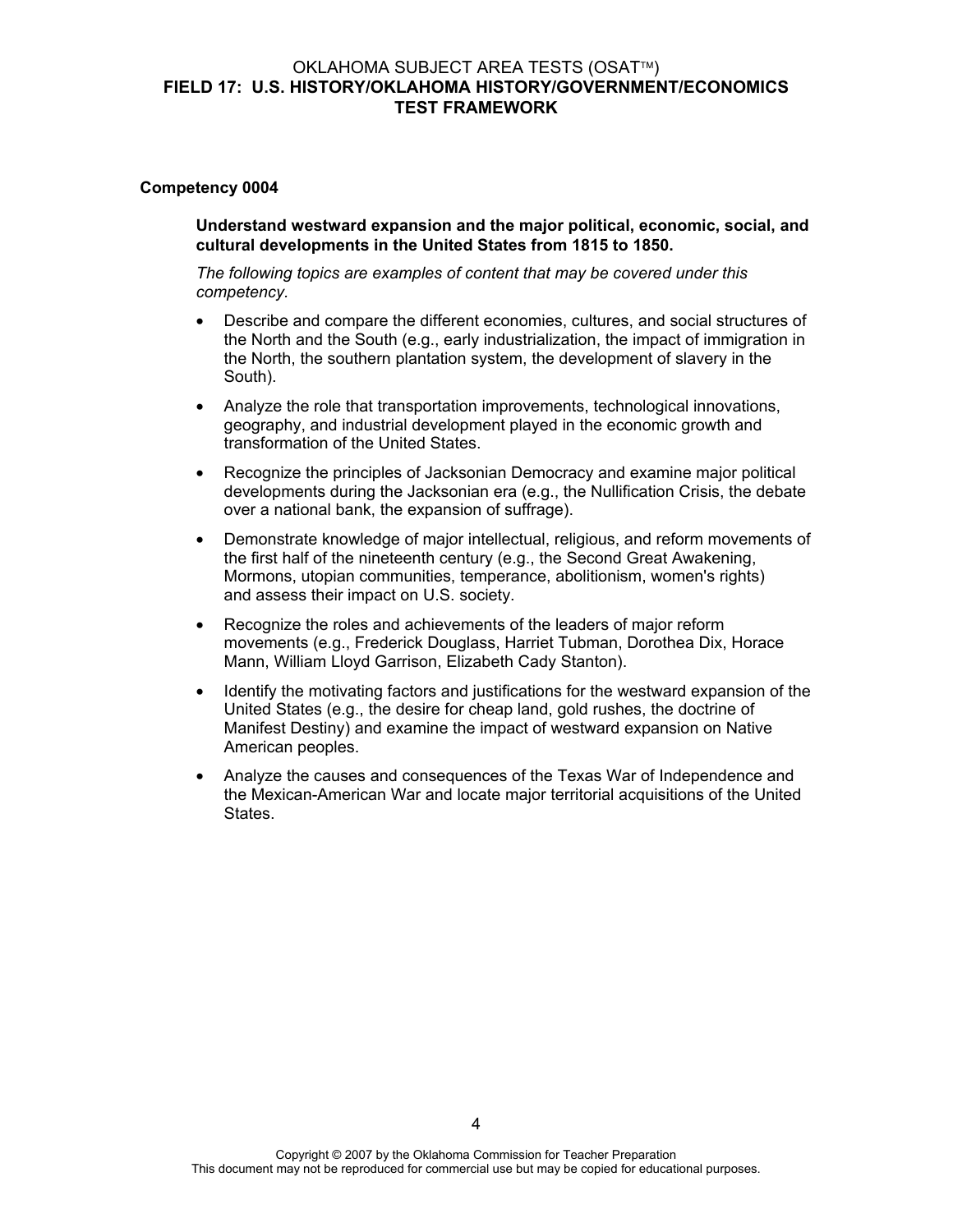#### **Competency 0005**

**Understand the origins; key events; and major social, economic, and political consequences of the Civil War and Reconstruction.** 

- Analyze diverse perspectives on slavery in the North and the South and recognize how different views about slavery contributed to the intersectional tensions that resulted in the Civil War.
- Examine key events (e.g., the Compromise of 1850, the publication of *Uncle Tom's Cabin*, the Kansas-Nebraska Act, "Bleeding Kansas," the election of 1860) that increased sectional polarization.
- Demonstrate knowledge of major developments, battles, and events of the Civil War (e.g., Fort Sumter, Fredericksburg, the Emancipation Proclamations of 1863 and 1865, Gettysburg, Vicksburg) and assess the strategic advantages of the Union and Confederacy.
- Recognize and compare the roles and perspectives of different groups during the Civil War (e.g., women, African Americans, citizens of different social classes, immigrants) and demonstrate knowledge of the roles played by key individuals in the conflict (e.g., Abraham Lincoln, Jefferson Davis, Robert E. Lee, Ulysses S. Grant).
- Analyze the significance of key events and phases of Reconstruction (e.g., Lincoln's assassination, the escalating conflict between President Andrew Johnson and Congress, the passage of the Reconstruction Acts, the rise of the Ku Klux Klan, Andrew Johnson's impeachment, the Compromise of 1877).
- Examine the achievements and failures of Reconstruction and assess their lasting influence on the development of U.S. society (e.g., the passage of Black Codes; the ratification of the Thirteenth, Fourteenth, and Fifthteenth Amendments; the emergence of sharecropping; the Ku Klux Klan; the enactment of Jim Crow laws; *Plessy* v. *Ferguson* [1896]).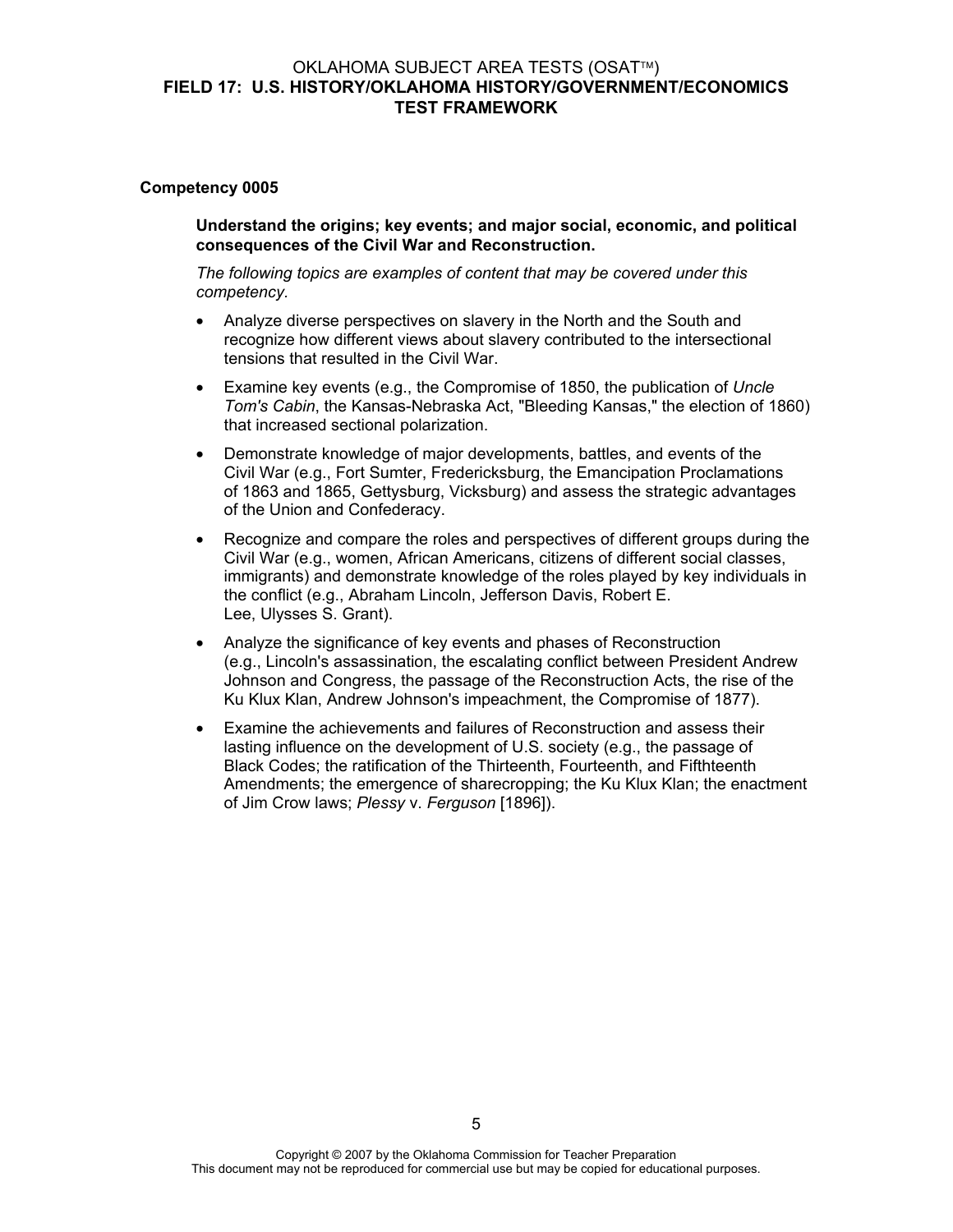#### **Competency 0006**

**Understand the impact of industrialization on U.S. society and the changing role of the United States in world affairs at the beginning of the twentieth century.** 

- Recognize the causes of immigration and the contributions of various immigrant groups (e.g., Irish, Chinese, Italians), and examine ethnic conflict and racial discrimination in the United States from 1870 to 1914.
- Demonstrate knowledge of key technological and industrial innovations (e.g., the steam engine, the telegraph, the assembly line) and recognize how they were applied to industry, agriculture, transportation, and communication.
- Analyze the impact of industrialization, urbanization, and immigration on social, economic, and political development in the United States from 1870 to 1914.
- Examine social philosophies and political and economic movements produced by the industrial experience (e.g., the gospel of wealth, social Darwinism, populism, progressivism, the labor movement) and assess their impact on government policy and U.S. society (e.g., working conditions, corporate regulation, taxation).
- Describe and compare different attitudes toward Native American groups reflected in U.S. government policies (e.g., reservations, the policy of assimilation, the Dawes Act) and examine the actions of the U.S. Army, missionaries, and settlers in areas inhabited by Native Americans.
- Analyze political, economic, military, and cultural motives and justifications for U.S. imperialism and demonstrate knowledge of U.S. foreign affairs at the turn of the twentieth century (e.g., the Spanish-American War, the Roosevelt Corollary to the Monroe Doctrine, the construction of the Panama Canal).
- Examine the causes and diplomatic consequences of U.S. involvement in World War I and analyze the war's impact on U.S. society (e.g., women and minorities in the workplace, women's rights, the Great Migration of African Americans).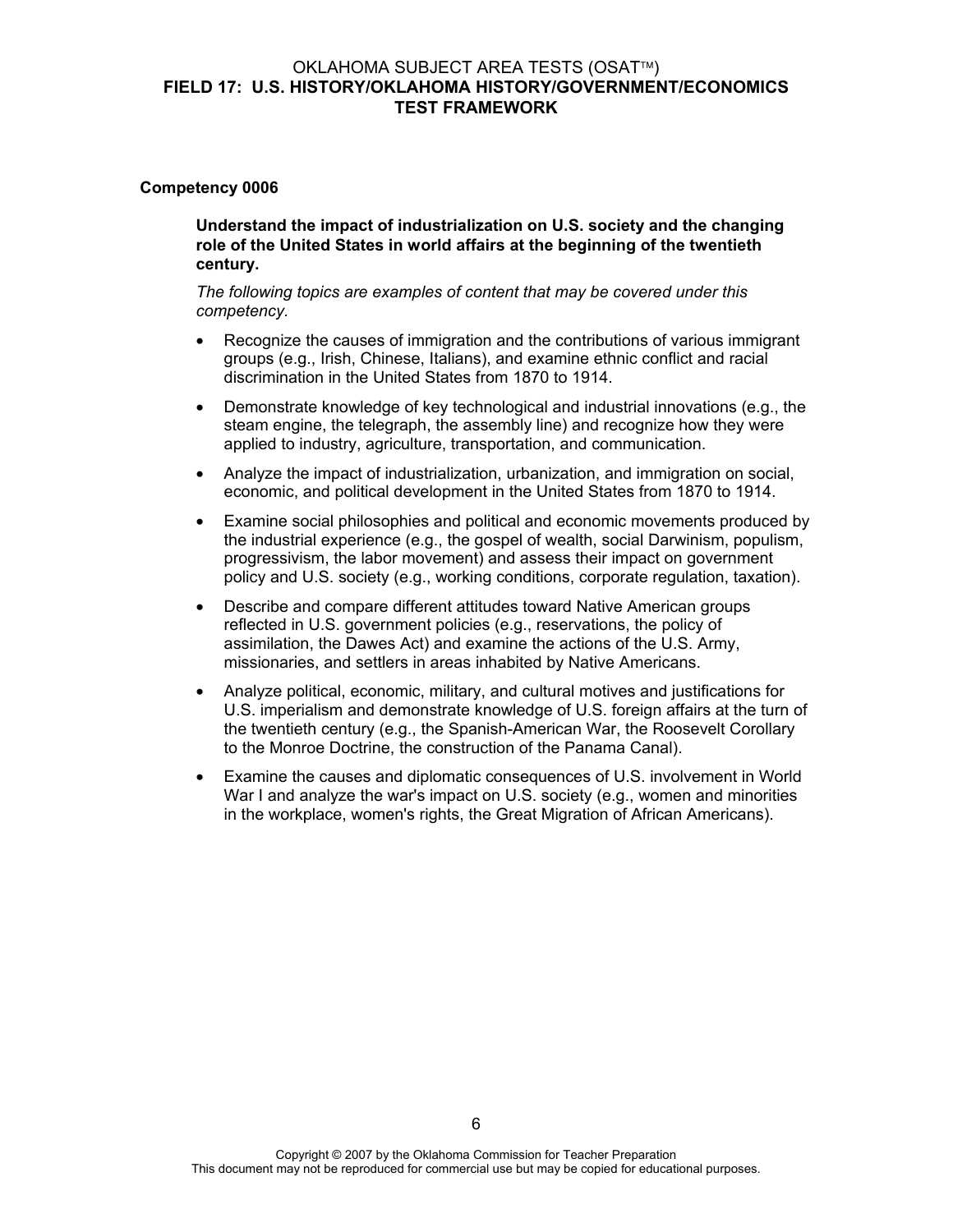#### **Competency 0007**

**Understand major political, cultural, and economic developments in the United States between 1920 and 1945 and the causes, key events, and significant effects of U.S. involvement in World War II.** 

- Demonstrate knowledge of major political, technological, and cultural developments of the 1920s (e.g., rising racial tensions, the Red Scare, urban and rural electrification, the Jazz Age, motion pictures, the Harlem Renaissance, the Lost Generation, Prohibition).
- Analyze the causes (e.g., overproduction, stock market speculation, environmental degradation, the Dust Bowl) and effects (e.g., unemployment, racial tensions, migrations, political change) of the Great Depression.
- Identify major New Deal programs (e.g., the Agricultural Adjustment Administration, the Works Progress Administration) and analyze their impact on business, agriculture, politics, and society in the United States.
- Examine reasons for U.S. involvement in World War II and recognize and compare different perspectives on the U.S. role in international affairs prior to the outbreak of war (e.g., isolationism, appeasement, material support for Great Britain, debates about entering the war).
- Recognize the significance of major battles, turning points, and key decisions during World War II (e.g., Pearl Harbor, Midway, D-day, the Manhattan Project, the decision to use the atomic bomb against Japan).
- Examine how preparation and mobilization for war affected the economy and society of the United States (e.g., women and minorities in the workplace, internment policies, economic recovery).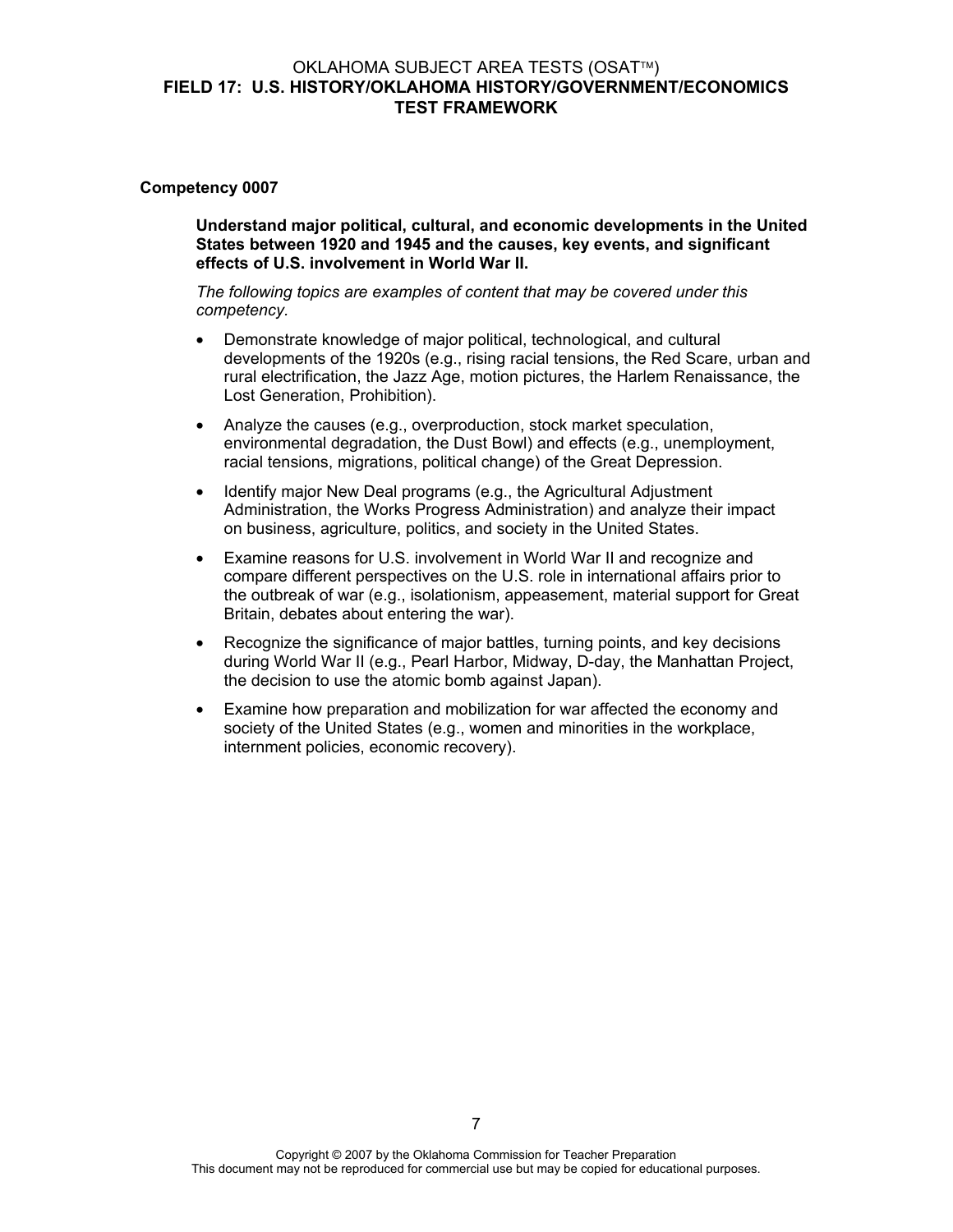#### **Competency 0008**

**Understand U.S. foreign policy and the role it has played in domestic and global developments since World War II.** 

- Analyze the origins of the Cold War and demonstrate knowledge of major confrontations between the Soviet Union and the United States (e.g., the Berlin airlift, the nuclear arms race, the Cuban Missile Crisis, the U-2 incident).
- Describe the Truman Doctrine and evaluate the political, economic, and military strategies used by the United States to contain communism in Europe, Latin America, and Asia (e.g., the Marshall Plan, interventions in Latin America, the Korean War).
- Evaluate the impact of the Cold War on U.S. politics and society (e.g., McCarthyism, the space race, the emergence of the military-industrial complex).
- Examine the origins of U.S. military commitments in Southeast Asia, and analyze the major events and consequences of the Vietnam War (e.g., the Gulf of Tonkin Resolution, the Tet Offensive, the antiwar movement).
- Assess reasons for the collapse of communism in Eastern Europe and the Soviet Union and relate the end of the Cold War to new challenges to U.S. leadership in the world (e.g., ethnic conflict, international terrorism, nuclear proliferation).
- Demonstrate knowledge of the causes, key events, and consequences of U.S. interactions with nations in Southwest Asia (e.g., the Camp David Accords, the Iran Hostage Crisis, the Persian Gulf War, the Afghanistan War, the Iraq War).
- Identify the functions of major international organizations that have been formed since 1945 (e.g., the United Nations, the North Atlantic Treaty Organization [NATO]), recognize the role of the United States in the creation of these organizations, and analyze how these organizations have influenced U.S. foreign policy.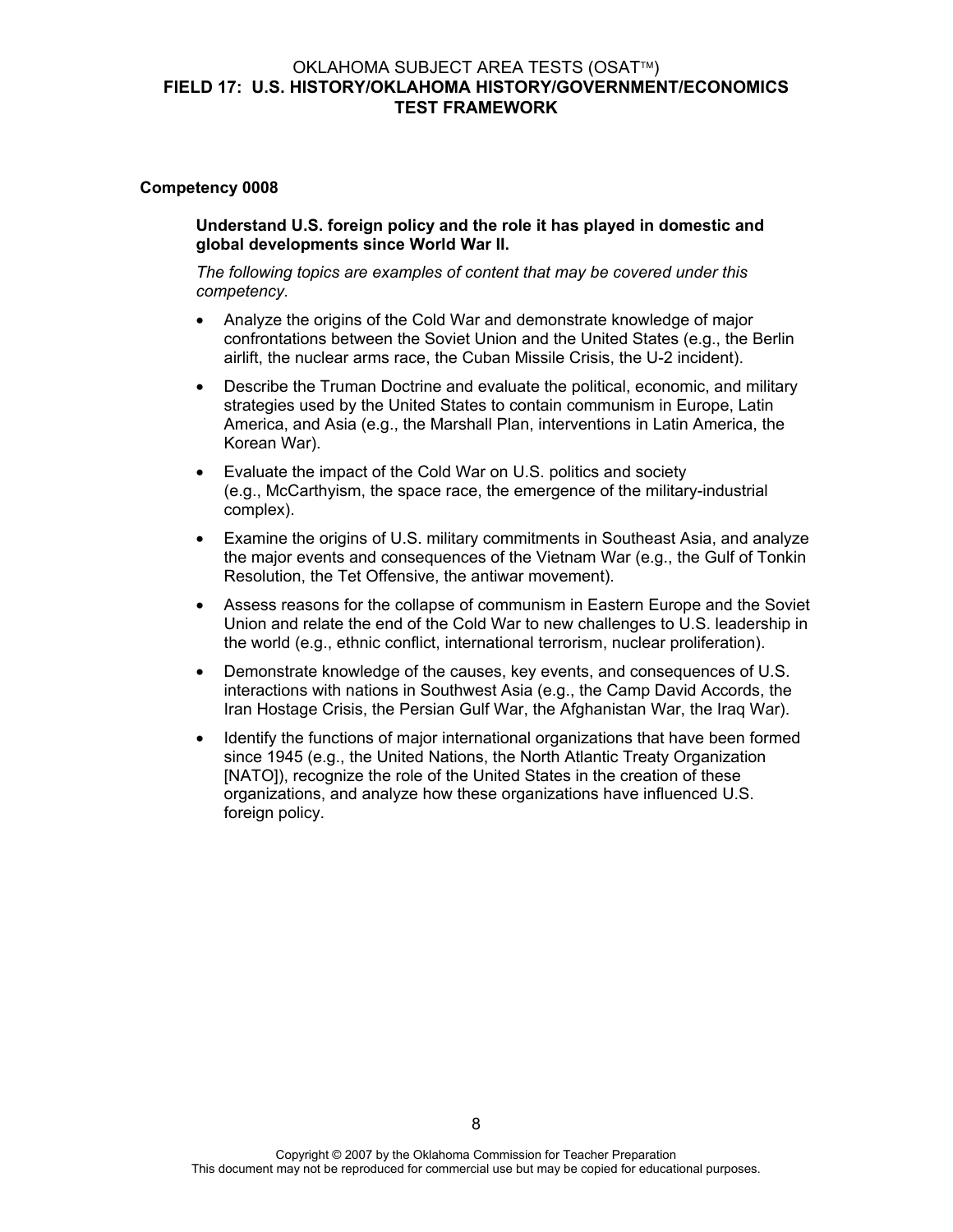#### **Competency 0009**

**Understand the economic, social, and political transformation of the United States since World War II.** 

- Recognize major social changes in the United States in the postwar era (e.g., the baby boom, the growth of suburbia, the emergence of the youth culture) and analyze the impact of these developments on U.S. culture and society.
- Examine the causes and effects of major developments in the U.S. economy since 1945 (e.g., the postwar rise in the standard of living, the oil embargoes of the 1970s, federal budget deficits, the North American Free Trade Agreement [NAFTA], economic globalization).
- Demonstrate knowledge of racial segregation in the United States, recognize important groups and individuals in the civil rights movement (e.g., the National Association for the Advancement of Colored People [NAACP], the Student Nonviolent Coordinating Committee [SNCC], Thurgood Marshall, Rosa Parks, Martin Luther King Jr., Malcolm X), and analyze the major events and accomplishments of the civil rights movement (e.g., *Brown* v. *Board of Education*, the Little Rock Crisis, civil disobedience, the Montgomery bus boycott, the Civil Rights Act of 1964, the Voting Rights Act of 1965).
- Describe major social movements of the second half of the twentieth century (e.g., the struggle for women's rights, the environmental movement, the organization of migrant farmworkers) and evaluate their success in changing U.S. society.
- Examine the causes of immigration, identify major sources of immigrants, and recognize the contributions of various immigrant groups to U.S. society since 1945.
- Demonstrate knowledge of major political developments in the United States (e.g., Lyndon B. Johnson's Great Society, the rise of the conservative movement, Watergate, the impeachment of William Clinton, the presidential election of 2000) and assess their impact on U.S. society.
- Identify major technological advances (e.g., television, personal computers, the Internet) of the second half of the twentieth century and assess their impact on culture, communications, and industry in the United States.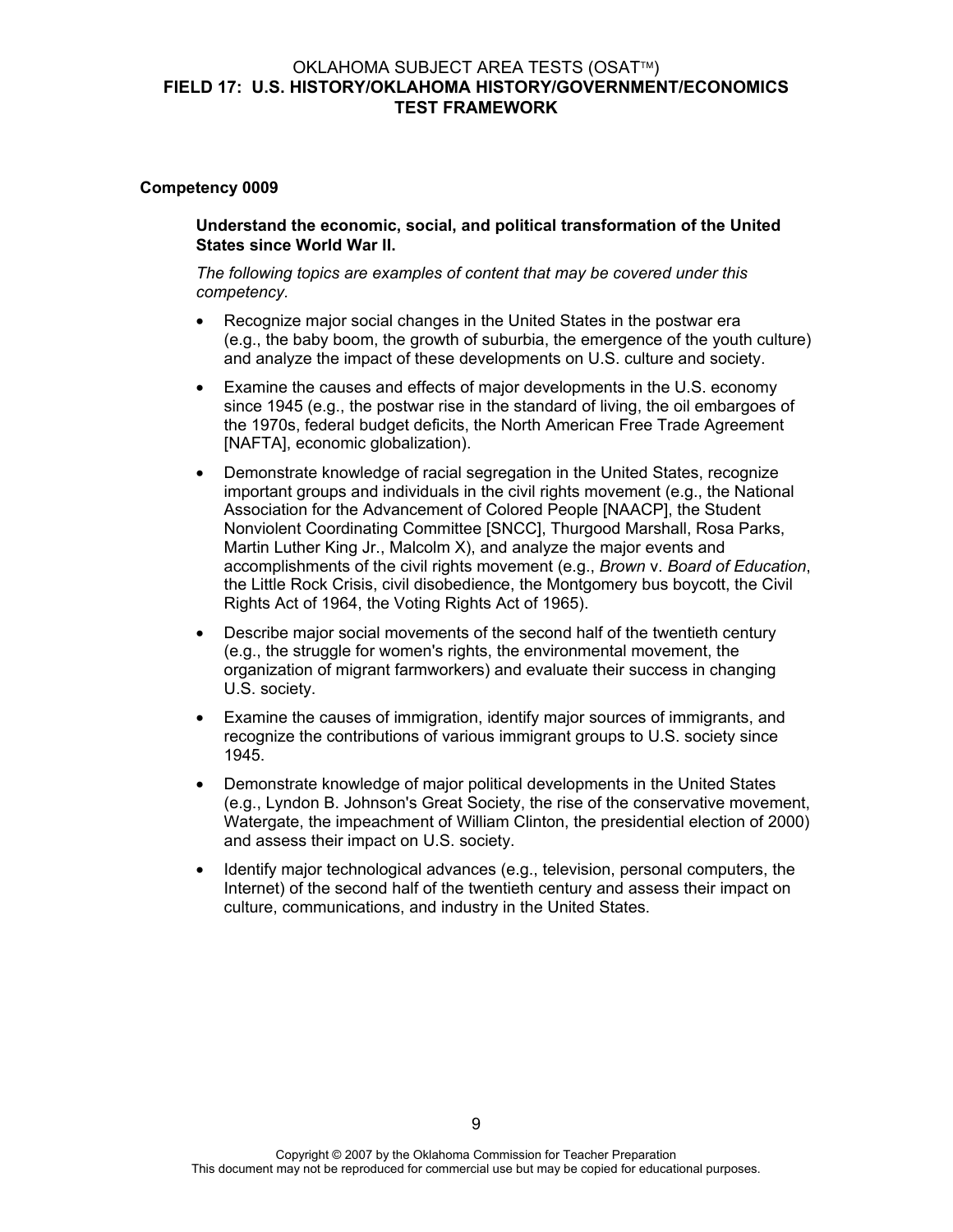#### **Competency 0010**

**Understand major political, social, and economic developments and institutions, and the key eras and events in the history of the state of Oklahoma.** 

- Locate major geographic features and resources of Oklahoma on a map (e.g., regions, landforms, waterways, cities, military installations) and assess their influence on the political, social, and economic development of the state.
- Recognize the role of Native American peoples in the development of Oklahoma and identify the achievements and contributions of significant historical and contemporary Native Americans (e.g., Sequoya, Quanah Parker, the Kiowa Five, Wilma Mankiller).
- Demonstrate knowledge of major political and economic developments in Oklahoma prior to statehood (e.g., territorial acquisitions, early trading settlements, the rise of the cattle industry, the Civil War, land distribution, the movement for statehood) and evaluate their impact on Oklahoma society.
- Examine the experiences and contributions of major cultural and ethnic groups in Oklahoma (e.g., African Americans, Hispanics, Eastern Europeans, Italians, Germans, Asians) and analyze the causes and effects of historic and contemporary immigration and settlement patterns.
- Examine major political and economic developments in Oklahoma since statehood (e.g., the Great Depression, the temperance movement, the Dust Bowl, the oil boom and bust, political corruption) and recognize the contributions of significant individuals from Oklahoma.
- Analyze interactions and conflicts among racial groups in Oklahoma during the twentieth century (e.g., the activities of the Ku Klux Klan, the enactment of Jim Crow laws, the Tulsa Race Riot, landmark civil rights cases, the contributions of Governor Raymond Gary to the integration of public facilities).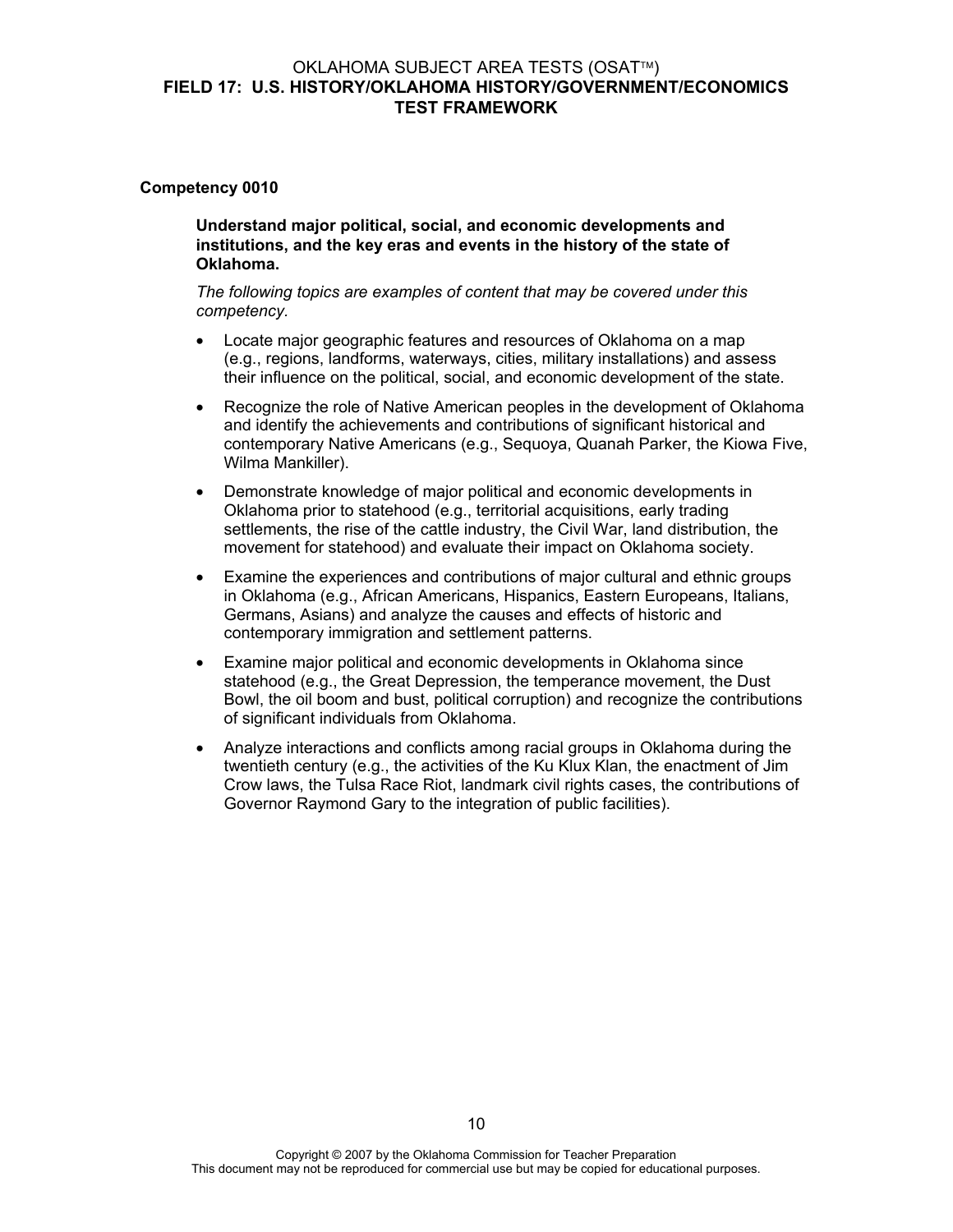#### **SUBAREA II—GOVERNMENT AND POLITICAL SCIENCE**

#### **Competency 0011**

#### **Understand important political science concepts and apply that knowledge to analyze contemporary political issues.**

- Define basic political science concepts and terms (e.g., power, checks and balances, popular sovereignty, due process, judicial review) and apply them to general political phenomena and specific political issues.
- Examine the origins and purposes of government (e.g., to meet the needs of citizens, to regulate territory, to manage conflict) and recognize how governmental powers are acquired, used, and justified.
- Identify and compare various systems of government (e.g., monarchy, oligarchy, representative democracy, totalitarianism).
- Distinguish between limited and unlimited governments and examine the operation of formal institutions with the authority to control and direct the behavior of individuals in a society (e.g., tribal councils, courts, legislatures).
- Identify, analyze, and interpret events related to U.S. government and politics in primary and secondary sources (e.g., identifying central ideas; analyzing causeand-effect relationships; making distinctions among propaganda, fact, and opinion; drawing conclusions).
- Interpret historical and contemporary political issues represented in various visual formats (e.g., maps, tables, diagrams, charts, political cartoons, graphs).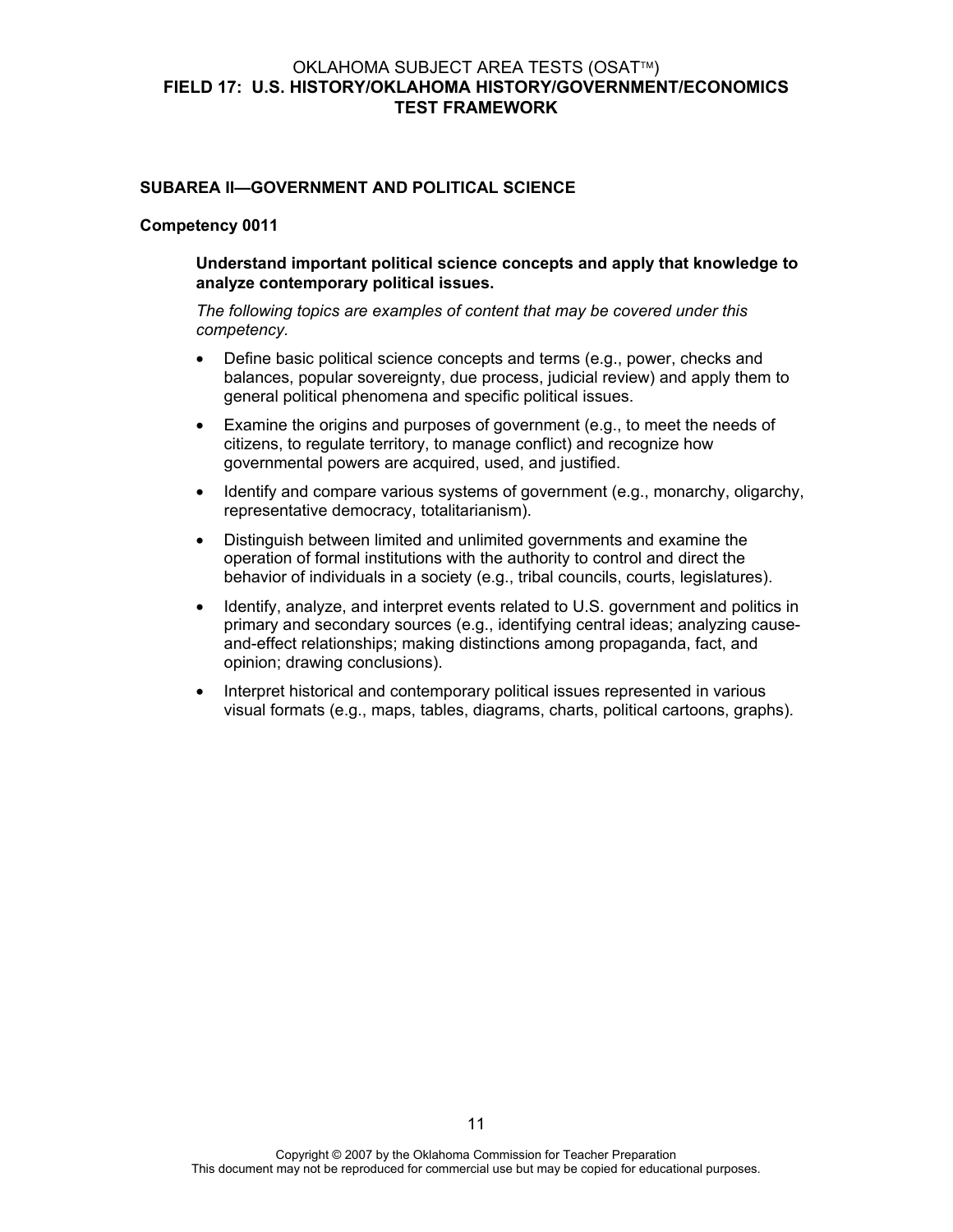#### **Competency 0012**

**Understand the principles of democratic government in the United States and compare the political and economic systems of the United States with those of other nations.** 

- Relate ideals contained in major political documents (e.g., Magna Carta, the English Bill of Rights, the Articles of Confederation, the Federalist Papers) to the U.S. Constitution and the fundamental principles of democratic government in the United States.
- Explain major ideals expressed in the Declaration of Independence and describe how these principles grew to become unifying ideas of democracy in the United States.
- Identify and explain fundamental concepts of the government of the United States (e.g., majority rule, minority rights, the rule of law, constitutionalism, limited government).
- Analyze the development of democratic and representative government in ancient Greece, ancient Rome, the United Kingdom, and the American colonies.
- Identify the contributions of influential philosophers (e.g., John Locke, Thomas Hobbes, Jean-Jacques Rousseau, Montesquieu) to the development of government and politics in the United States.
- Compare and contrast the political systems of the United States with those of other democratic nations.
- Examine similarities and differences between the political systems of the United States and those of authoritarian nations.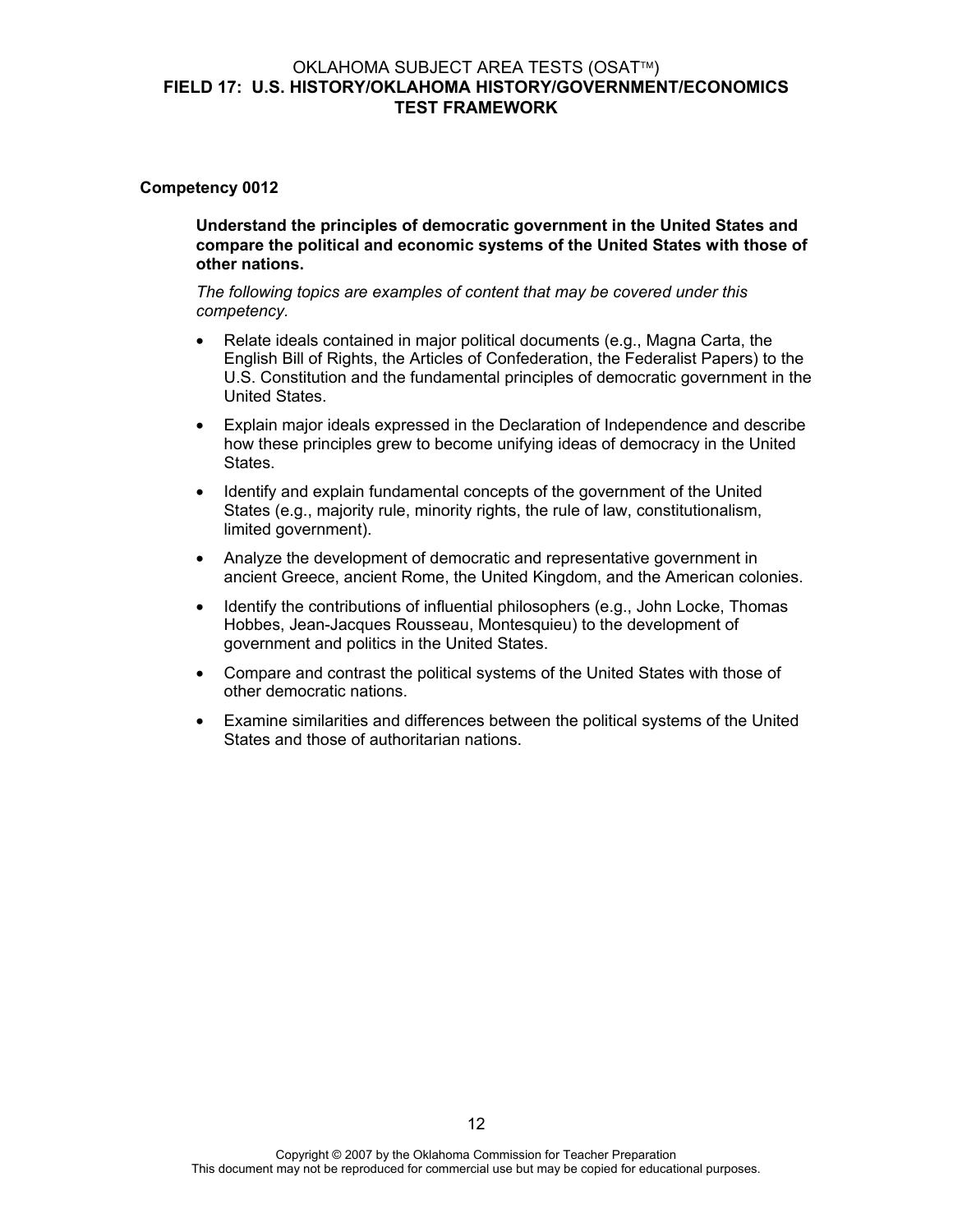#### **Competency 0013**

**Understand the structure, organization, and operation of different levels of government in the United States.** 

- Analyze major features of the U.S. Constitution and Bill of Rights (e.g., purposes expressed in the preamble, powers and limitations, amendment process).
- Demonstrate knowledge of the structure and operation of the federal government (e.g., the separation of powers, the operation of the system of checks and balances, the process by which bills become law).
- Describe the administrative components of the U.S. foreign policy establishment (e.g., the powers of the president, the functions of the State Department, the role of the Senate) and examine how foreign policy is formed and implemented by the federal government.
- Recognize major constitutional amendments and the conflicts or issues they addressed, and analyze landmark Supreme Court decisions (e.g., *Marbury* v. *Madison* [1803], *McCulloch* v. *Maryland* [1819], *U.S.* v. *Nixon* [1974]).
- Demonstrate knowledge of the concept of federalism; compare the roles of legislative, executive, and judicial branches of government at the national, state, and local levels; and examine relations among the three levels of government.
- Recognize the structure and functions of the Oklahoma state government, distinguish among the units of local government in the state (e.g., counties, cities, towns, regional authorities), and analyze significant state and local public issues.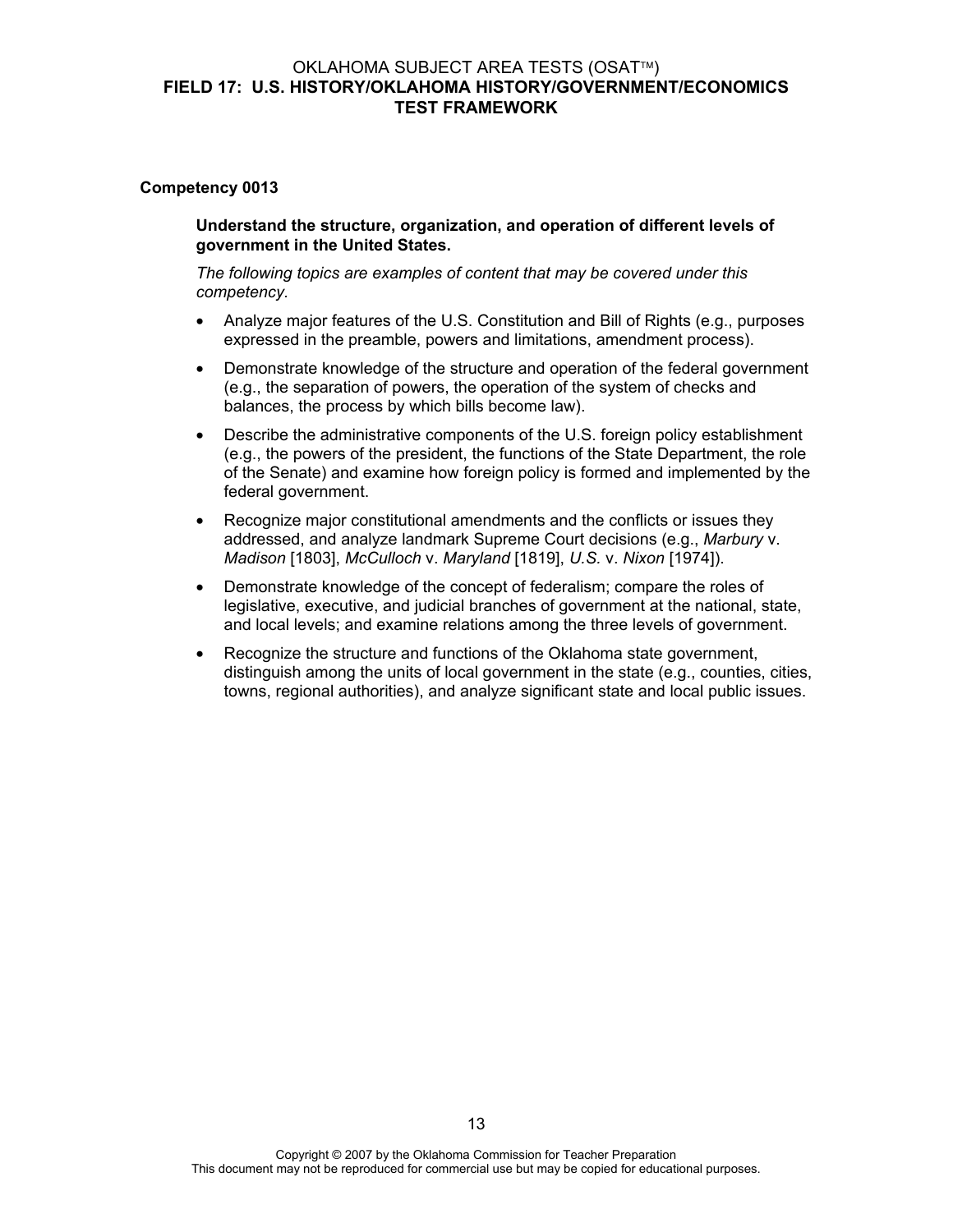#### **Competency 0014**

**Understand the U.S. election process, political participation, and the rights and responsibilities of individuals in a democratic society.** 

- Identify major components of the electoral process in the United States (e.g., reapportionment and redistricting, primary elections, nominating caucuses and conventions, the Electoral College).
- Evaluate the influence of campaign funding and spending, advertising, and public opinion polls on the electoral process in the United States and assess how lobbyists, interest groups, and the media influence the policy agenda and decision-making process of government institutions.
- Examine significant developments in the evolution of political parties in the United States and recognize the impact of third parties on the U.S. political system.
- Evaluate how political movements, Supreme Court decisions, and constitutional amendments have increased individual rights and expanded participation in the U.S. political system since 1787 (e.g., the Constitutional Convention; Jacksonian Democracy; the growth of presidential primaries; recognition of Native Americans' citizenship and voting rights; *Brown* v. *Board of Education*; the Fifteenth, Nineteenth, Twenty-fourth, and Twenty-sixth Amendments).
- Analyze developments and events in U.S. history that have diminished individual rights and limited participation in the U.S. political system since 1789 (e.g., passage of Jim Crow laws, *Plessy* v. *Ferguson* [1896]).
- Demonstrate knowledge of the political, legal, and personal rights guaranteed to citizens of the United States by the U.S. Constitution and recognize the duties and responsibilities of U.S. citizenship (e.g., jury duty, obedience to lawful authority).
- Examine ways in which citizens participate in and influence the political process in the United States (e.g., communicating with public officials, political demonstrations, petitions) and recognize skills needed for effective participation in public affairs.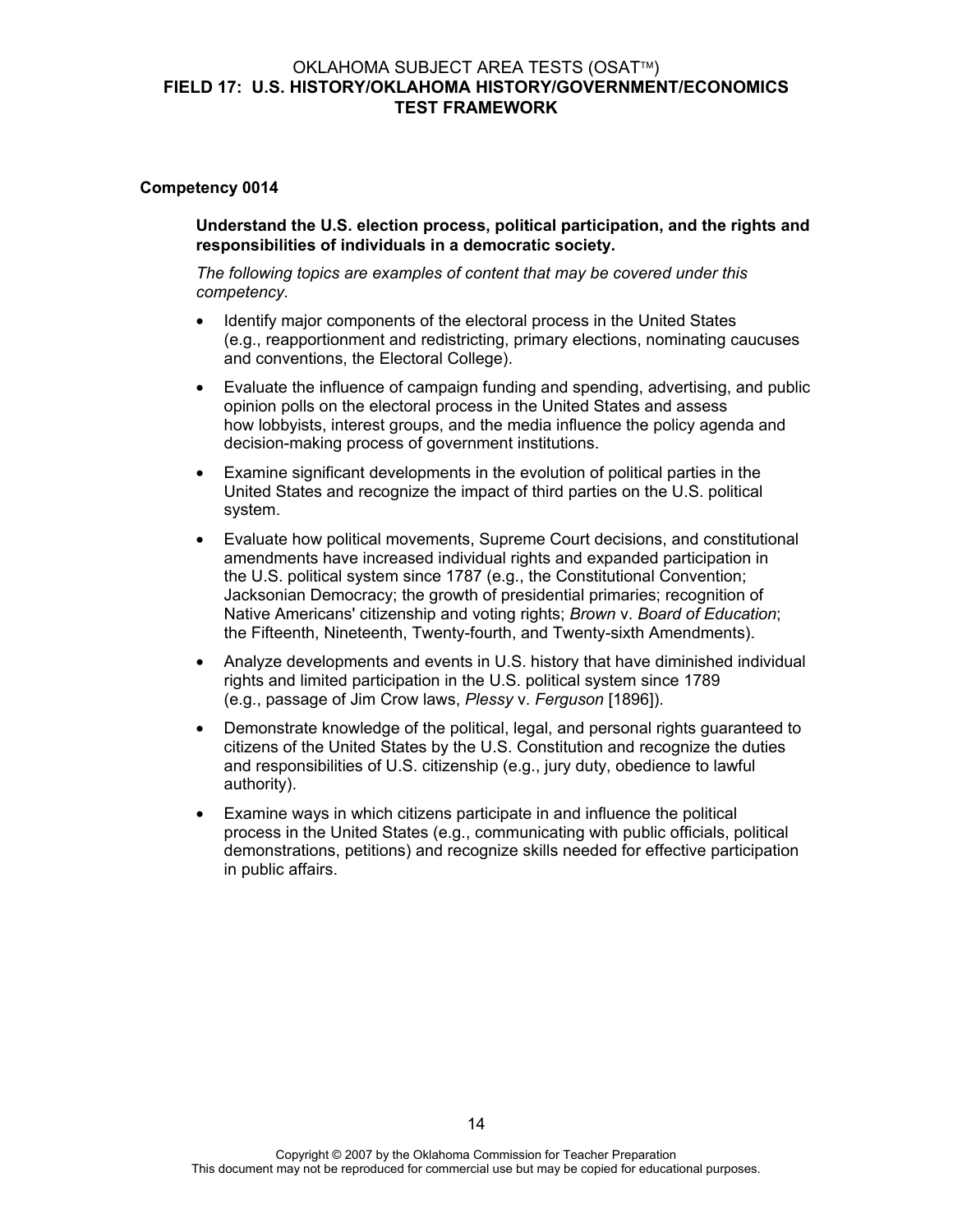#### **SUBAREA III—ECONOMICS**

#### **Competency 0015**

**Understand important economic concepts, problems, goals, and theories and apply that knowledge to analyze various economic institutions and public policies.** 

- Define and explain basic economic concepts, goals, and theories (e.g., selfinterest, opportunity costs, Keynesian economics) and apply them to various economic phenomena.
- Recognize the different functions of money and explain how money makes it easier to trade, borrow, save, invest, and compare the value of goods and services.
- Compare the characteristics, advantages, and limitations of traditional, command, market, and mixed economies.
- Explain and evaluate the market price system in allocating resources.
- Analyze factors that affect the supply and demand of goods and services available in a market economy.
- Explain the phenomena of inflation and unemployment.
- Define gross domestic product (GDP) and compare GDP data for the United States and other countries.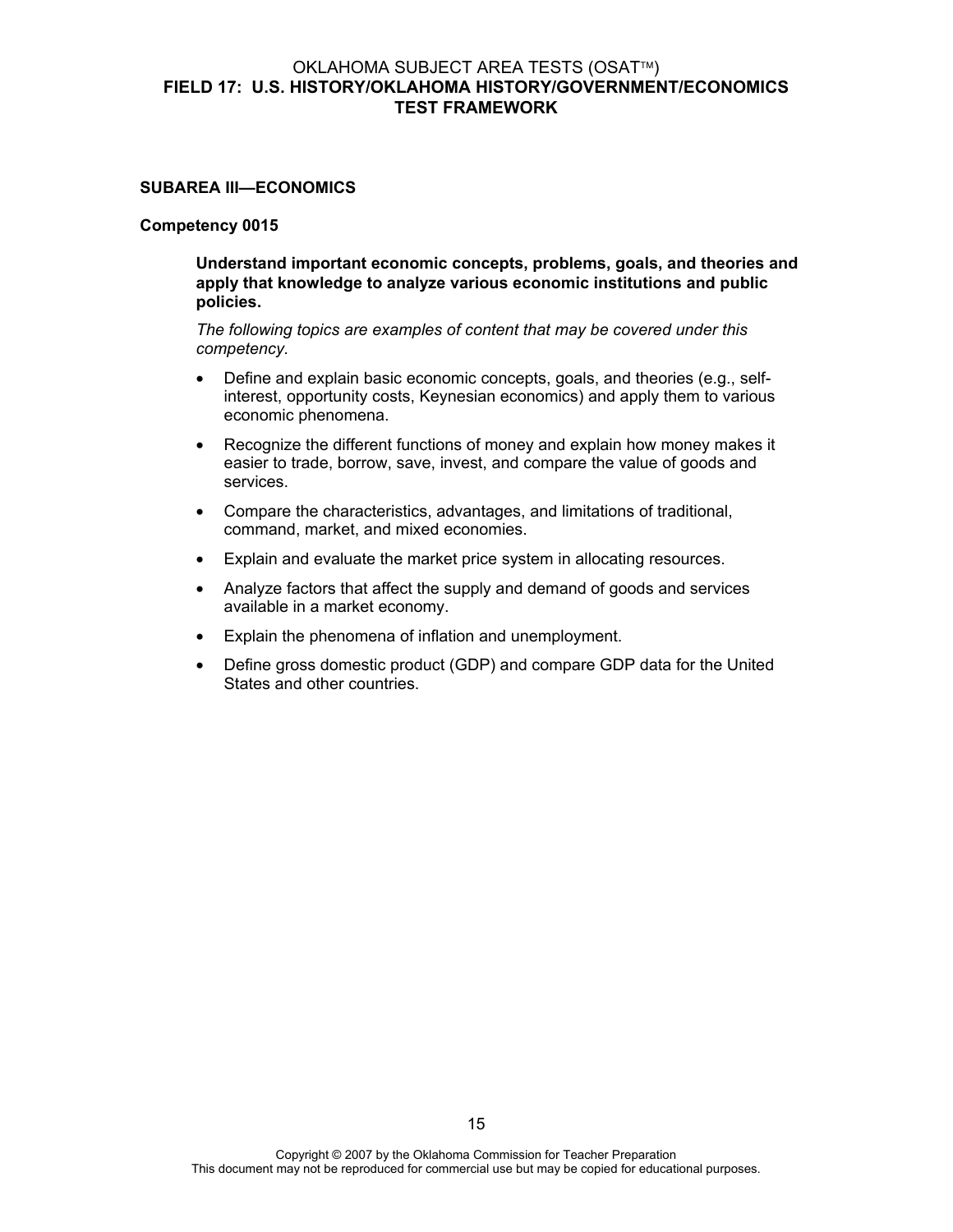#### **Competency 0016**

**Understand the components, structure, organization, and operation of the U.S. economy, and the roles of labor, business, consumers, and government in the U.S. economic system.** 

- Describe the role of different economic institutions (e.g., banks, labor unions, corporations, legal systems, not-for-profit organizations) in the U.S. economic system.
- Analyze the role of entrepreneurs, risk, and profit in the U.S. economy and examine the potential risks and gains entrepreneurs face when opening new businesses in the U.S. marketplace.
- Evaluate the economic impact of government programs (e.g., government assistance programs, education, pollution control, business regulation) in the United States.
- Demonstrate knowledge of how government fiscal policies influence economic activity, identify historical examples of fiscal policies, and examine the impact of federal deficits and surpluses on the economy.
- Recognize various components of the money supply in the United States (e.g., currency, coins, checking account deposits), analyze the relationship between interest rates and the rate of inflation, and examine how changes in real interest rates influence decisions to borrow money and purchase goods.
- Identify the tools of monetary policy, evaluate the impact of policy changes by the Federal Reserve on the economy, and analyze decisions by the Federal Reserve to expand or contract the nation's money supply.